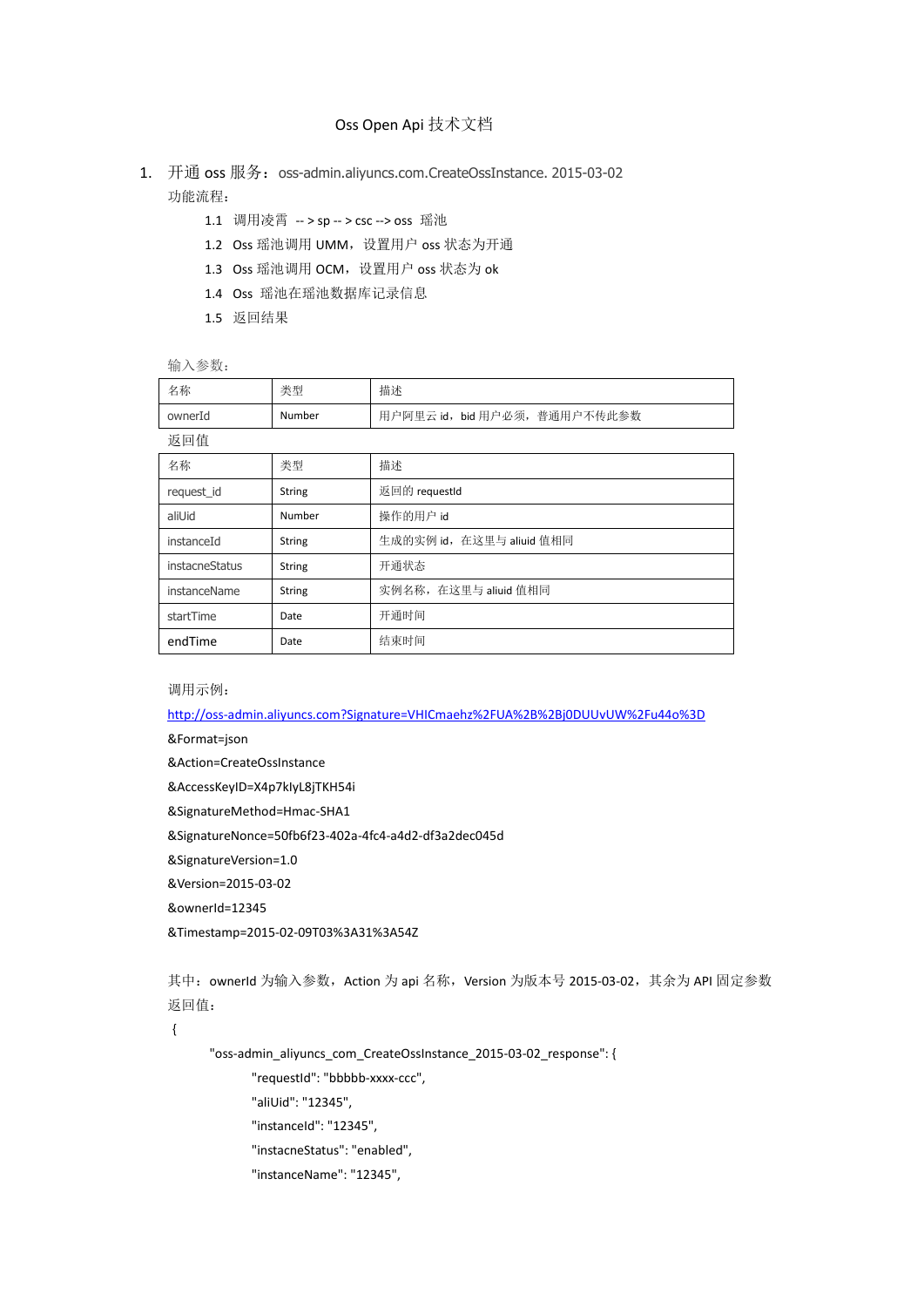```
 "startTime": "2000-01-01 00:00:00",
               "endTime": "2000-01-01 00:00:00"
          }
}
```
- 2. 暂停 oss 服务: oss-admin.aliyuncs.com.StopOssInstance. 2015-03-02 功能流程:
	- 2.1 Oss 瑶池调用 OCM, 设置用户状态为 disabled
	- 2.2 返回结果

输入参数:

| 名称      | 类型     | 描述                            |
|---------|--------|-------------------------------|
| ownerId | Number | 用户阿里云 id, bid 用户必须, 普通用户不传此参数 |

返回值

| 名称         | 类型     | 描述            |
|------------|--------|---------------|
| request_id | String | 返回的 requestId |

调用示例:

http://oss-admin.aliyuncs.com?Signature=5xcOuJkZgDpTho3eF%2FUTp72%2BYhA%3D&Format=json&Action =StopOssInstance&AccessKeyID=X4p7kIyL8jTKH54i&SignatureMethod=Hmac-SHA1&SignatureNonce=10505 e0b-c9ba-451c-b02a-dc4731557c42&SignatureVersion=1.0&Version=2015-03-02&Timestamp=2015-02-09T0 3%3A41%3A02Z

返回值:

{

"oss-admin\_aliyuncs\_com\_ StopOssInstance \_2015-03-02\_response": { "requestId": "bbbbb-xxxx-ccc"

```
}
```
}

- 3. 启用 oss 服务: oss-admin.aliyuncs.com.RestartOssInstance.2015-03-02 功能流程:
	- 3.1 Oss 瑶池调用 OCM, 设置用户状态为 ok
	- 3.2 返回结果

输入参数:

| 名称      | 类型     | 描述                          |
|---------|--------|-----------------------------|
| ownerId | Number | 用户阿里云 id,bid 用户必须,普通用户不传此参数 |

返回值

| 名称         | 类型            | 描述            |
|------------|---------------|---------------|
| request_id | <b>String</b> | 返回的 requestId |